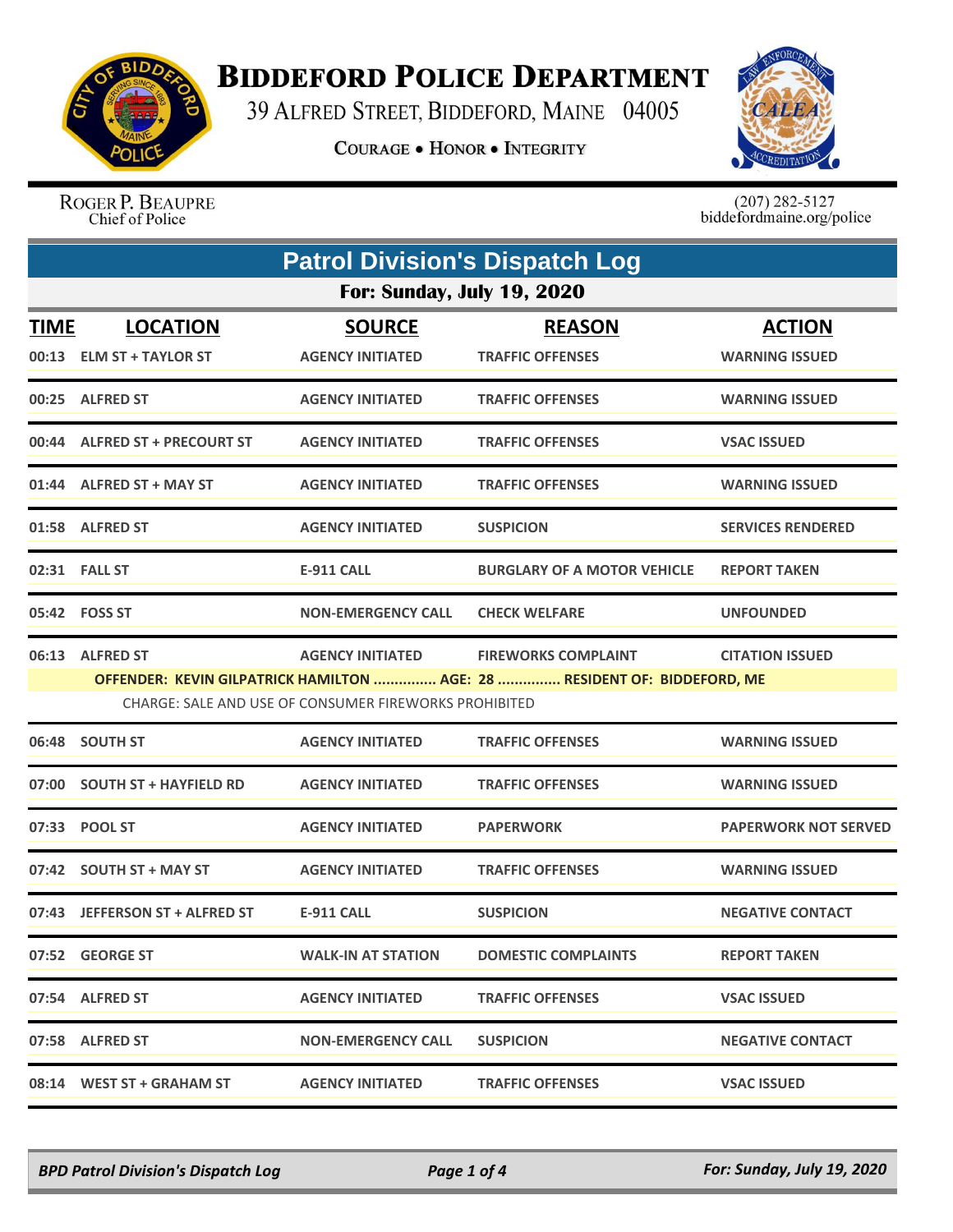| <b>TIME</b> | <b>LOCATION</b><br>08:20 BRADBURY ST + CUTTS ST                                                                              | <b>SOURCE</b><br><b>AGENCY INITIATED</b> | <b>REASON</b><br><b>TRAFFIC OFFENSES</b>                                              | <b>ACTION</b><br><b>WARNING ISSUED</b> |  |
|-------------|------------------------------------------------------------------------------------------------------------------------------|------------------------------------------|---------------------------------------------------------------------------------------|----------------------------------------|--|
|             | 08:35 ELM ST                                                                                                                 | <b>AGENCY INITIATED</b>                  | <b>TRAFFIC OFFENSES</b>                                                               | <b>VSAC ISSUED</b>                     |  |
|             | 08:53 BAYBERRY RD                                                                                                            | <b>E-911 CALL</b>                        | 911 MISUSE                                                                            | <b>NEGATIVE CONTACT</b>                |  |
|             | 09:00 ALFRED ST                                                                                                              | <b>AGENCY INITIATED</b>                  | <b>TRAFFIC OFFENSES</b>                                                               | <b>VSAC ISSUED</b>                     |  |
|             | 09:12 MAIN ST                                                                                                                | <b>NON-EMERGENCY CALL</b>                | <b>TRESPASSING</b>                                                                    | <b>REPORT TAKEN</b>                    |  |
|             | 09:21 ALFRED ST                                                                                                              | <b>AGENCY INITIATED</b>                  | <b>TRAFFIC OFFENSES</b>                                                               | <b>WARNING ISSUED</b>                  |  |
|             | 09:30 ALFRED ST                                                                                                              | <b>AGENCY INITIATED</b>                  | <b>TRAFFIC OFFENSES</b>                                                               | <b>VSAC ISSUED</b>                     |  |
|             | 10:12 CLIFFORD ST                                                                                                            | <b>E-911 CALL</b>                        | 911 MISUSE                                                                            | <b>NEGATIVE CONTACT</b>                |  |
|             | 10:13 BRADBURY ST + SOUTH ST                                                                                                 | <b>NON-EMERGENCY CALL</b>                | <b>ANIMAL COMPLAINT</b>                                                               | <b>NO ACTION REQUIRED</b>              |  |
|             | 10:20 ALFRED ST                                                                                                              | <b>AGENCY INITIATED</b>                  | <b>TRAFFIC OFFENSES</b>                                                               | <b>WARNING ISSUED</b>                  |  |
|             | 10:24 EMERY ST                                                                                                               | <b>E-911 CALL</b>                        | <b>DOMESTIC COMPLAINTS</b>                                                            | <b>REPORT TAKEN</b>                    |  |
|             | 10:30 ALFRED ST                                                                                                              | <b>AGENCY INITIATED</b>                  | <b>TRAFFIC OFFENSES</b>                                                               | <b>WARNING ISSUED</b>                  |  |
|             | 10:45 ELM ST                                                                                                                 | <b>AGENCY INITIATED</b>                  | <b>TRAFFIC OFFENSES</b>                                                               | <b>WARNING ISSUED</b>                  |  |
|             | 11:00 BOULDER WAY                                                                                                            | <b>NON-EMERGENCY CALL</b>                | <b>THEFT</b>                                                                          | <b>CITATION ISSUED</b>                 |  |
|             | OFFENDER: ANTHONY WAYNE AVANZATO  AGE: 29  RESIDENT OF: SACO, ME<br>CHARGE: THEFT OF LOST, MISLAID, OR MISDELIVERED PROPERTY |                                          |                                                                                       |                                        |  |
|             | 11:03 MAY ST                                                                                                                 | <b>AGENCY INITIATED</b>                  | <b>TRAFFIC OFFENSES</b>                                                               | <b>VSAC ISSUED</b>                     |  |
|             | 11:15 ALFRED ST                                                                                                              | <b>AGENCY INITIATED</b>                  | <b>OUT FOR FOLLOW UP</b><br>OFFENDER: BRANDON SHAW  AGE: 18  RESIDENT OF: SANFORD, ME | <b>PAPERWORK SERVED</b>                |  |
|             | <b>CHARGE: TERRORIZING</b>                                                                                                   |                                          |                                                                                       |                                        |  |
|             | 11:34 EMERY ST                                                                                                               | <b>E-911 CALL</b>                        | ATTEMPTED/THREATENED SUICIDE  WARNING ISSUED                                          |                                        |  |
|             | 11:54 MASON ST                                                                                                               | <b>NON-EMERGENCY CALL</b>                | <b>PARKING COMPLAINT</b>                                                              | <b>NO ACTION REQUIRED</b>              |  |
|             | 11:54 ALFRED ST                                                                                                              | <b>NON-EMERGENCY CALL</b>                | <b>RADIO PROBLEM</b>                                                                  | <b>SERVICES RENDERED</b>               |  |
|             | 12:01 PIKE ST                                                                                                                | E-911 CALL                               | <b>DOMESTIC COMPLAINTS</b>                                                            | <b>REPORT TAKEN</b>                    |  |
|             | 12:15 COLE RD                                                                                                                | <b>NON-EMERGENCY CALL</b>                | <b>CODES ENFORCEMENT</b>                                                              | <b>SERVICES RENDERED</b>               |  |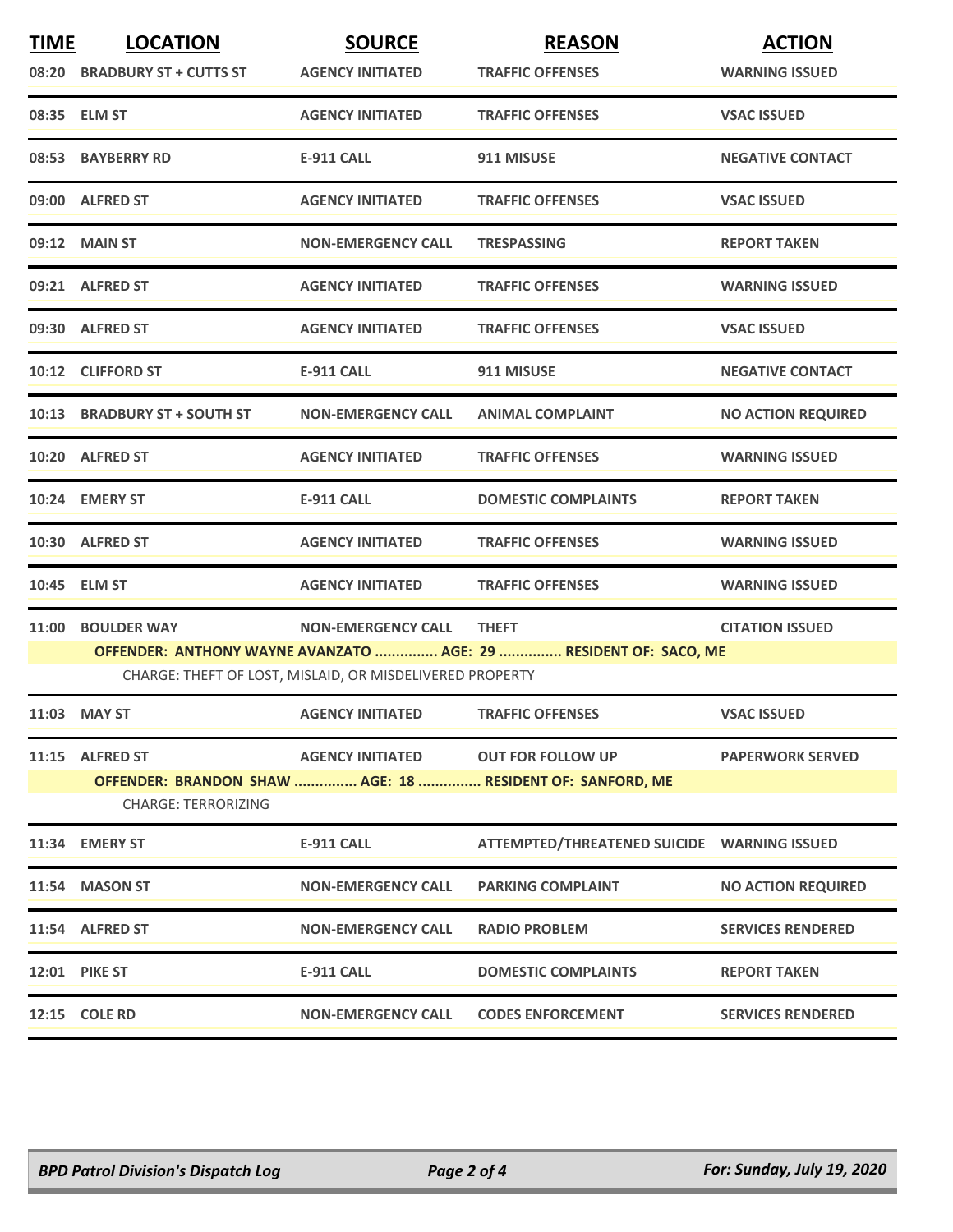**TIME LOCATION SOURCE REASON ACTION**

## **12:17 BACON ST WALK-IN AT STATION DISTURBANCE / NOISE CITATION ISSUED**

**OFFENDER: KEVIN GILPATRICK HAMILTON ............... AGE: 28 ............... RESIDENT OF: BIDDEFORD, ME**

## CHARGE: DISORDERLY CONDUCT, OFFENSIVE WORDS, GESTURES

CHARGE: VIOLATING CONDITION OF RELEASE

| 12:39 ROCKY WAY                | <b>E-911 CALL</b>         | 911 MISUSE                       | <b>NEGATIVE CONTACT</b>      |
|--------------------------------|---------------------------|----------------------------------|------------------------------|
| 13:07 BACON ST                 | <b>AGENCY INITIATED</b>   | <b>DISTURBANCE / NOISE</b>       | <b>SERVICES RENDERED</b>     |
| 13:17 ELM ST                   | <b>NON-EMERGENCY CALL</b> | <b>CHECK WELFARE</b>             | <b>SERVICES RENDERED</b>     |
| <b>13:25 FORTUNES ROCKS RD</b> | <b>NON-EMERGENCY CALL</b> | <b>ARTICLES LOST/FOUND</b>       | <b>DISPATCH HANDLED</b>      |
| 13:39 WEST ST + LEVI LN        | <b>AGENCY INITIATED</b>   | <b>DISABLED VEHICLE</b>          | <b>SERVICES RENDERED</b>     |
| 14:30 MAIN ST                  | <b>WALK-IN AT STATION</b> | <b>ESCORTS / RELAYS</b>          | <b>SERVICES RENDERED</b>     |
| 14:59 ELM ST                   | <b>NON-EMERGENCY CALL</b> | <b>CHECK WELFARE</b>             | <b>SERVICES RENDERED</b>     |
| 15:07 MAIN ST + ELM ST         | <b>AGENCY INITIATED</b>   | <b>TRAFFIC OFFENSES</b>          | <b>WARNING ISSUED</b>        |
| 15:16 ANDREWS RD               | <b>E-911 CALL</b>         | 911 MISUSE                       | <b>SERVICES RENDERED</b>     |
| 15:42 SUMMER ST                | <b>NON-EMERGENCY CALL</b> | <b>DRUG</b>                      | <b>NEGATIVE CONTACT</b>      |
| 16:28 MAIN ST + LUNT ST        | <b>AGENCY INITIATED</b>   | <b>TRAFFIC OFFENSES</b>          | <b>WARNING ISSUED</b>        |
| 16:33 MAIN ST + MAPLEWOOD AVE  | <b>AGENCY INITIATED</b>   | <b>TRAFFIC OFFENSES</b>          | <b>WARNING ISSUED</b>        |
| <b>16:51 POMERLEAU ST</b>      | <b>WALK-IN AT STATION</b> | <b>HARASSMENT</b>                | <b>SERVICES RENDERED</b>     |
| 17:13 EAST BROOK LN            | <b>NON-EMERGENCY CALL</b> | <b>ASSIST OTHER AGENCY</b>       | <b>NEGATIVE CONTACT</b>      |
| 17:20 WASHINGTON ST            | <b>NON-EMERGENCY CALL</b> | <b>ASSAULT</b>                   | <b>REPORT TAKEN</b>          |
| 18:20 SULLIVAN ST              | <b>NON-EMERGENCY CALL</b> | <b>CRIM THREAT / TERRORIZING</b> | <b>SERVICES RENDERED</b>     |
| 18:43 LONG AVE                 | <b>NON-EMERGENCY CALL</b> | <b>PARKING COMPLAINT</b>         | <b>NO ACTION REQUIRED</b>    |
| 18:56 ALFRED ST                | <b>NON-EMERGENCY CALL</b> | <b>ASSIST OTHER AGENCY</b>       | <b>REPORT TAKEN</b>          |
| 18:58 LIND AVE                 | <b>NON-EMERGENCY CALL</b> | <b>CIVIL COMPLAINT</b>           | <b>CIVIL COMPLAINT</b>       |
| 18:59 MIDDLE ST                | <b>NON-EMERGENCY CALL</b> | <b>PARKING COMPLAINT</b>         | <b>PARKING TICKET ISSUED</b> |
| 19:20 ALFRED ST + CLARK ST     | <b>AGENCY INITIATED</b>   | <b>TRAFFIC OFFENSES</b>          | <b>WARNING ISSUED</b>        |
| 19:44 ELM ST                   | <b>NON-EMERGENCY CALL</b> | <b>HARASSMENT</b>                | <b>SERVICES RENDERED</b>     |